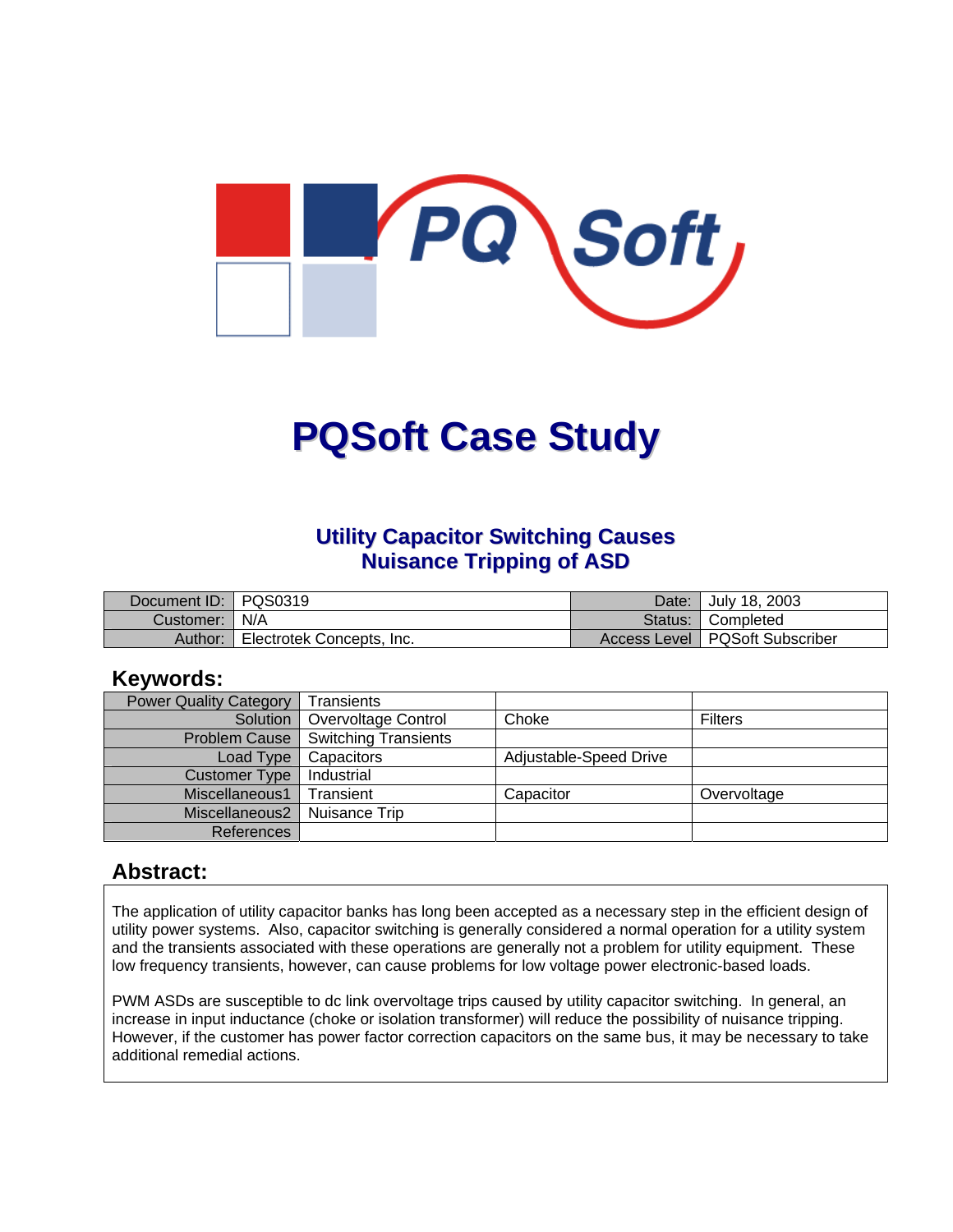## <span id="page-1-0"></span>**TABLE OF CONTENTS**

## **LIST OF FIGURES**

## **RELATED STANDARDS**

IEEE Standard 1036-1992

#### **GLOSSARY AND ACRONYMS**

| ASD         | Adjustable-Speed Drive              |
|-------------|-------------------------------------|
| <b>PWM</b>  | <b>Pulse Width Modulation</b>       |
| <b>MOV</b>  | Metal Oxide Varistor                |
| <b>TVSS</b> | Transient Voltage Surge Suppressors |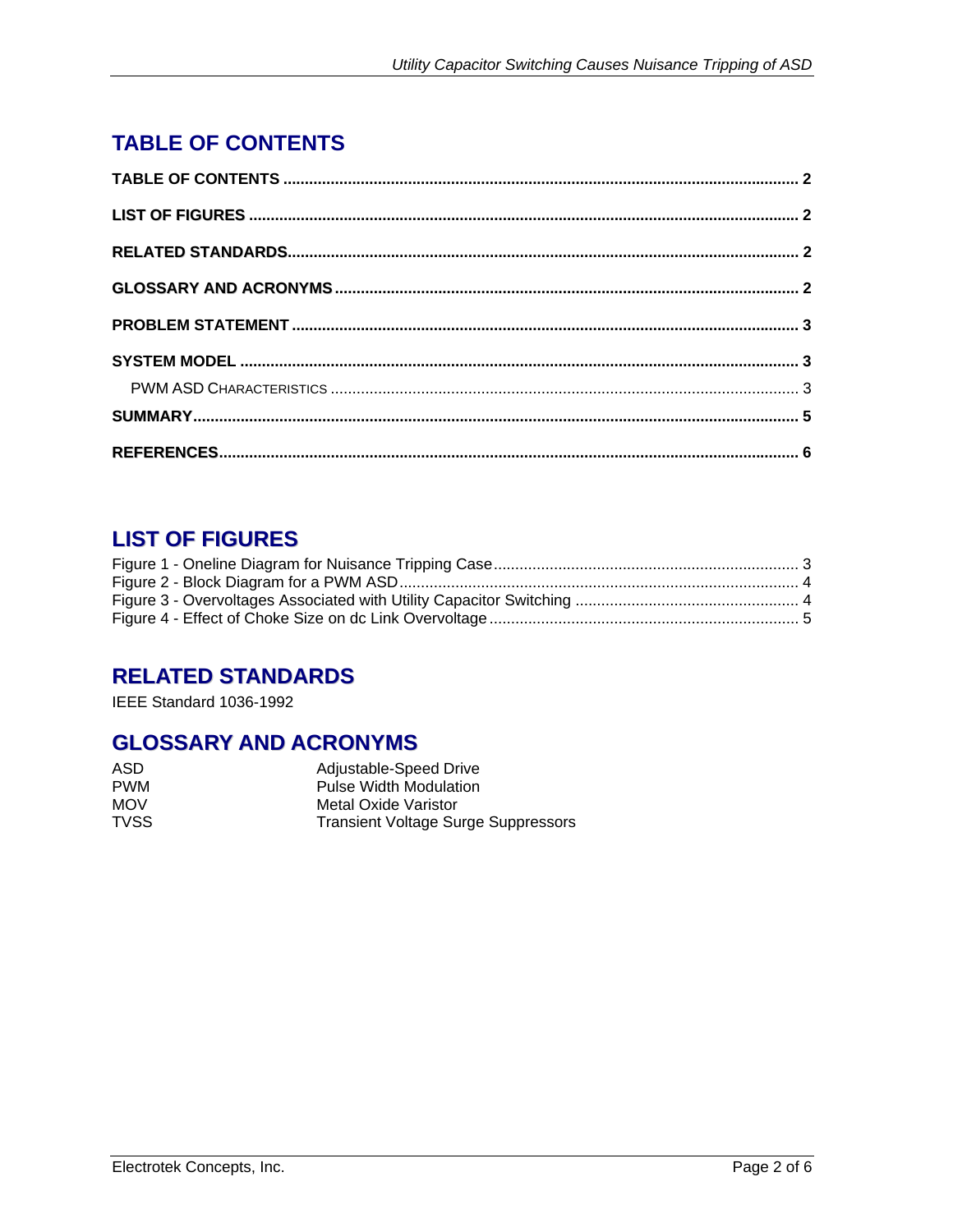## <span id="page-2-0"></span>**PROBLEM STATEMENT**

A food processing manufacturer was experiencing a problem with a small PWM adjustable-speed drive tripping off-line each morning at the same time. Drive diagnostics indicated an overvoltage trip condition.

*The short term solution was to have a technician available to reset the drive each morning.* 

#### **SYSTEM MODEL**

The oneline diagram shown in [Figure 1](#page-2-1) illustrates the system model used to investigate the nuisance tripping problem. The following parameters describe the system:

<span id="page-2-1"></span>

**Figure 1 - Oneline Diagram for Nuisance Tripping Case** 

Capacitor energizing operations, that cause a transient oscillation on the utility system, can cause an overvoltage trip condition on overly sensitive drives.

#### *PWM ASD Characteristics*

Pulse-width modulation (PWM) adjustable-speed drives (ASDs) typically have a voltage source inverter (VSI) type of design and use PWM inverters to supply the motor. Drives that use a voltage source inverter design are sensitive to utility capacitor switching transients due to the capacitor used in the dc link between the rectifier and inverter. The protection on the dc link capacitor is very sensitive to transient voltages on the ac power side. It is not uncommon for the dc overvoltage control to cause tripping of the drive whenever the dc voltage exceeds 1.2 per-unit (typical value). [Figure 2](#page-3-1) illustrates the ASD configuration.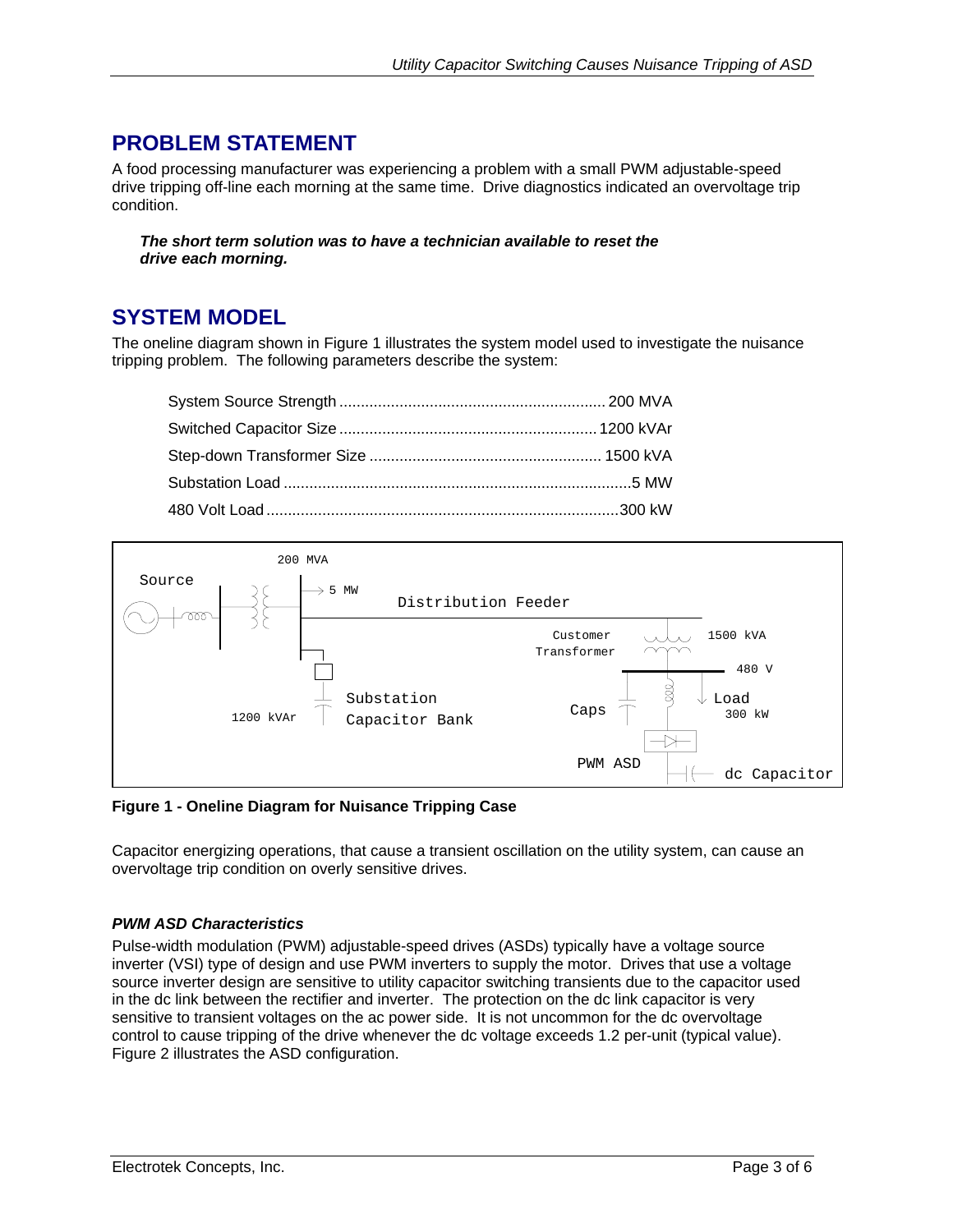<span id="page-3-1"></span><span id="page-3-0"></span>

#### **Figure 2 - Block Diagram for a PWM ASD**

The potential for nuisance tripping is dependent primarily on the switched capacitor bank size (utility), the dc link capacitor size (ASD), and the inductance between the two capacitors. Figure 4.10 illustrates the transient overvoltages associated with energizing the 1200kVAr substation capacitor bank. Energizing transient overvoltages are generally not a concern for utilities because their magnitudes are usually below the protective level at which surge protective devices operate.

However, these transients can be magnified at the customer facility if the customer has power factor correction capacitors. Even if the customer does not have capacitors, the transient on the low voltage bus can cause a surge of current, at a relatively low frequency, into the dc link capacitor. The current surge charges the dc link capacitor and causes a overvoltage to occur. If this voltage exceeds the overvoltage trip setting, the drive will shut down. This is often refereed to as nuisance tripping because the situation can occur day after day, often at the same time. [Figure 3](#page-3-2) illustrates the dc current and voltage surge for this case.



<span id="page-3-2"></span>**Figure 3 - Overvoltages Associated with Utility Capacitor Switching**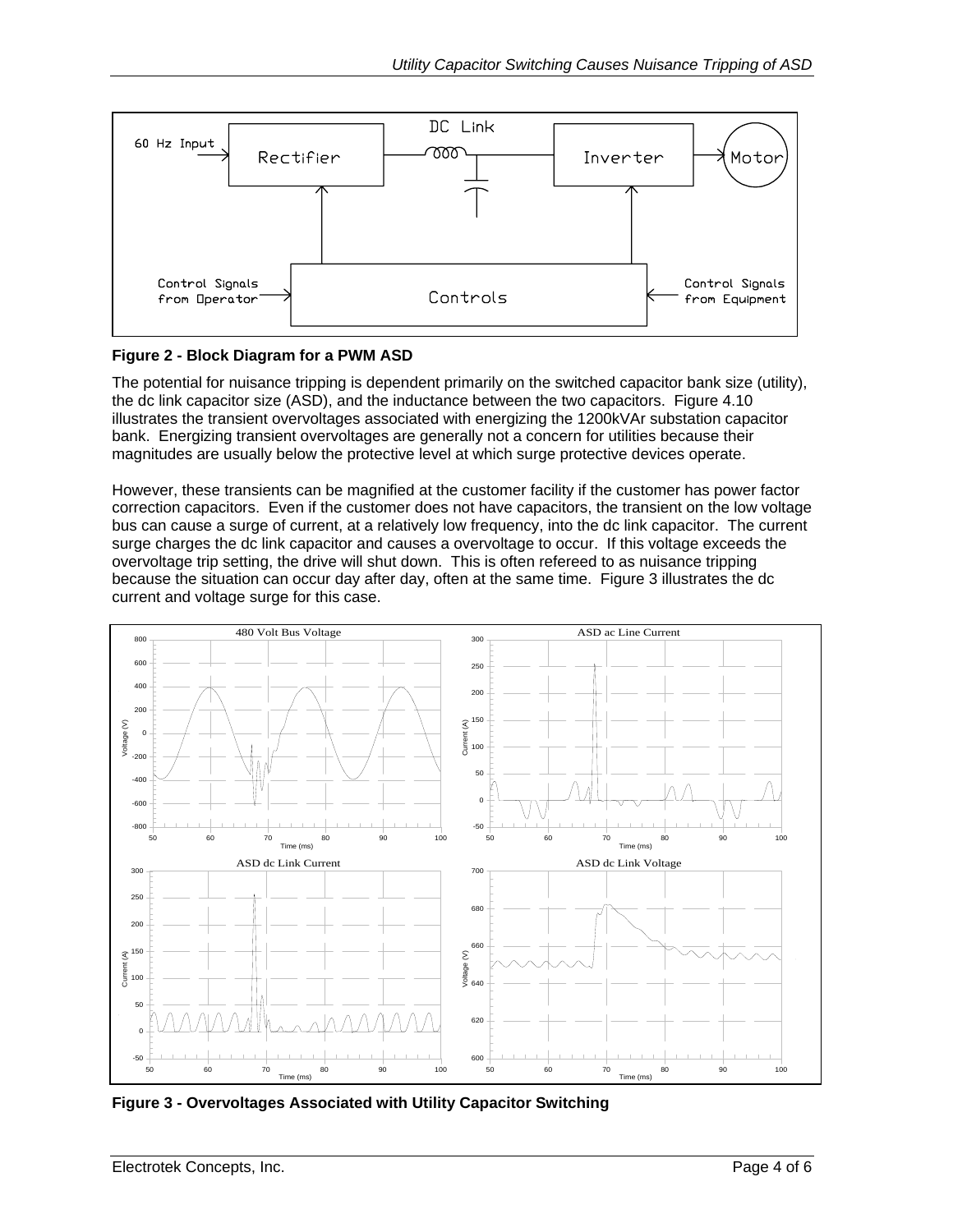<span id="page-4-0"></span>The problem can be solved by adding an isolating inductance in series with the individual drives. This inductance can be in the form of a simple ac choke or an isolation transformer. Typically, a choke size of 3-5% is chosen. If the choke has too much impedance harmonic voltage distortion levels will increase (increased voltage drop due to harmonic current flowing through higher impedance). [Figure](#page-4-1)  [4](#page-4-1) summarizes the impact of choke size on the dc overvoltage for a case where the switched capacitor bank (utility) was increased to 3000kVAr.

<span id="page-4-1"></span>

**Figure 4 - Effect of Choke Size on dc Link Overvoltage** 

#### **SUMMARY**

PWM ASDs are susceptible to dc link overvoltage trips caused by utility capacitor switching. In general, an increase in input inductance (choke or isolation transformer) will reduce the possibility of nuisance tripping. However, if the customer has power factor correction capacitors on the same bus, it may be necessary to take additional remedial actions.

Additional actions may include configuring the power factor correction capacitors as harmonic filters. Power factor correction capacitors can create the potential for voltage magnification. This increased voltage transient can often be controlled using harmonic filters, thereby reducing the transient voltage to a level where the 3-5% choke is again effective.

An important point in this case is that the customer should not arbitrarily increase the choke size (above 5%) assuming it will continue to decrease the likelihood of nuisance tripping.